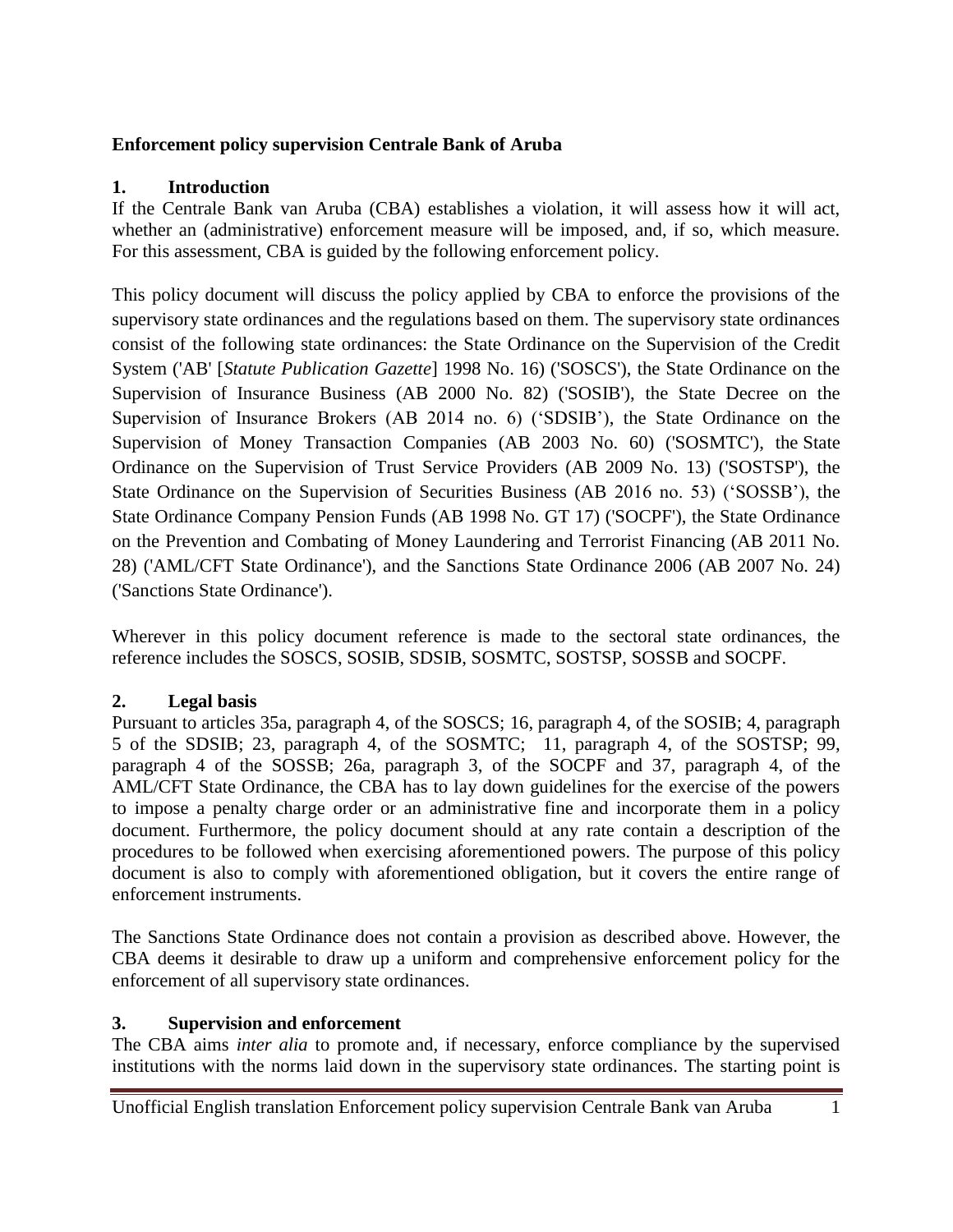that everybody shows voluntary norm-compliant behavior. Regular supervision contributes considerably to this. If necessary, standard-compliant behavior can also be achieved by using informal and formal instruments (hereinafter: 'enforcement instruments'). The enforcement policy described hereinafter provides information about the starting points and factors that are important to the CBA when deciding on the deployment of enforcement instruments to achieve compliance with the norms laid down in the supervisory state ordinances. By assessing the seriousness of the violation and other concrete circumstances of the case, the CBA arrives at appropriate actions to accomplish norm-compliant behavior in an effective manner. The starting points (part 4) and circumstances (part 5.3) mentioned hereinafter provide a framework for this assessment.

Regular supervision consists of *inter alia* the provision of information and guidance by the CBA with respect to the norms laid down in the supervisory state ordinances, the collection of data, and the conduct of investigations as to the extent to which these norms are complied with. Within this framework, the CBA will use a risk-based approach. Not every violation of the supervisory state ordinances leads to the deployment of a formal enforcement instrument. A normative conversation or a warning letter can play an important role in enforcement. This does not mean, for that matter, that, initially, a normative conversation will take place or a warning letter will be sent in all cases in which a violation of the supervisory state ordinances is established. Whether the CBA will proceed to do so will depend on the circumstances of the case.

#### **4. Starting points**

The sectoral state ordinances serve several purposes, such as promoting and safeguarding a sound financial sector, safeguarding the financial integrity of the sectors, and safeguarding the sound and controlled business operations of financial service providers. The purpose of the AML/CFT State Ordinance is to lay down rules to prevent misuse of financial institutions and designated non-financial service providers by criminals for money laundering and terrorist financing. The Sanctions State Ordinance is the basis for the further specification of (inter)national treaties or decrees implementing the international sanction measures. Sanction measures may be used in response to violations of international law or human rights and in the combat of terrorism. The AML/CFT State Ordinance and the Sanctions State Ordinance contribute considerably to the strengthening of the integrity and stability of (financial) institutions and lead to increasing confidence in the entire financial system.

One of the duties of the CBA is to supervise compliance with the supervisory state ordinances. To achieve this compliance, the CBA, as supervisory authority, has been assigned legal powers and enforcement instruments. For the exercise of these powers and the actions to be taken in case of (possible) violations, whether or not by means of informal or formal instruments, the CBA has formulated a number of starting points that are in line with the objectives of the supervisory state ordinances. These starting points are as follows.

# *a. Action aimed at achieving norm-compliant behavior*

The actions of the CBA are primarily aimed at the promotion of norm-compliant behavior. The strategy of the CBA aims at everyone showing voluntary norm-compliant behavior. If this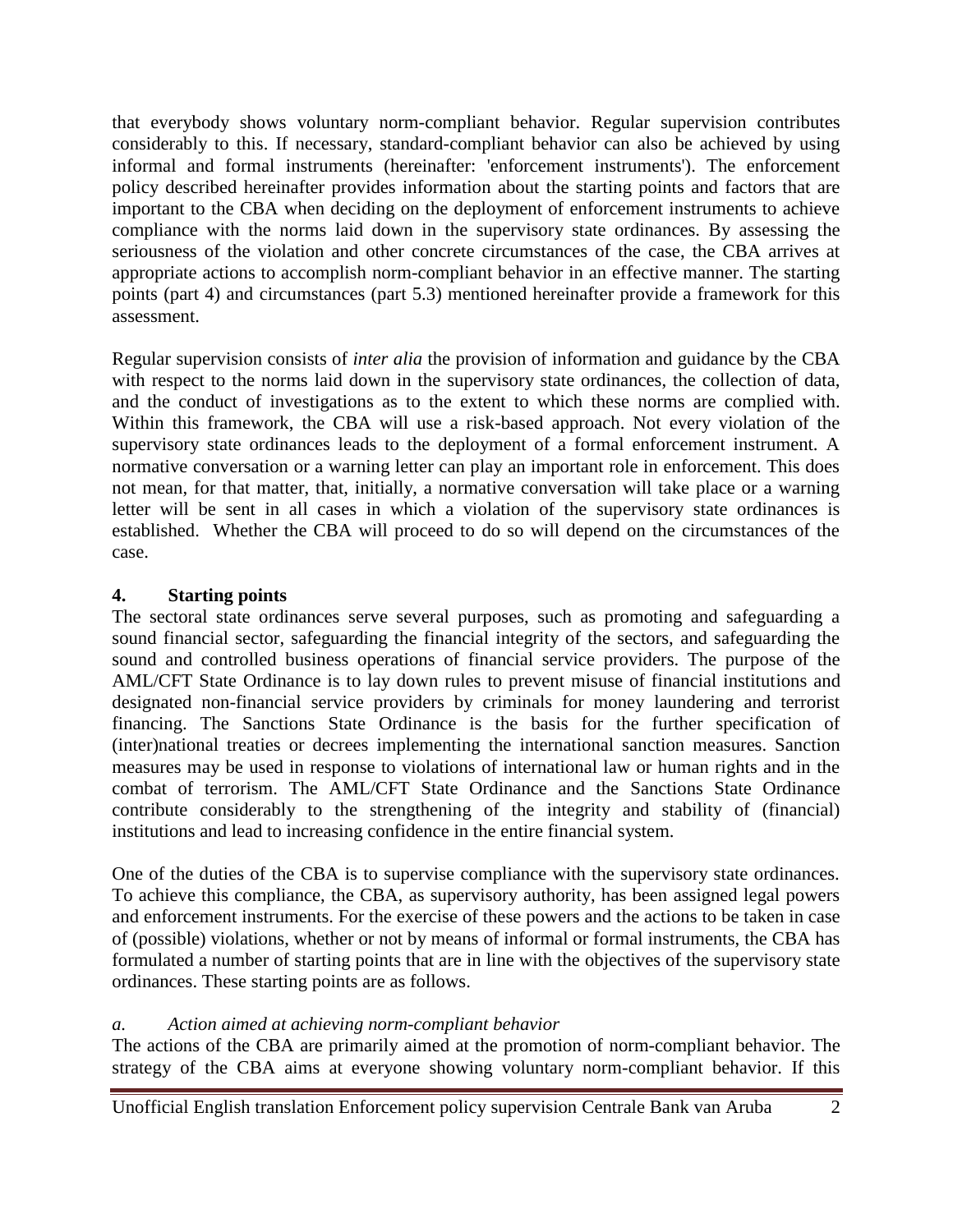strategy does not lead to the result desired or is not expected to lead to the result desired, the CBA will take action, in principle, and - if necessary - enforce norm-compliant behavior by deploying (formal) enforcement instruments.

#### *b. Action dependent on content and purport of the norm*

The nature of the response of the CBA to a violation is mainly determined by the content and purport of the violated norm. Thus, violations of market access requirements, prudential requirements, and integrity requirements each require its own approach. In addition, supervisory state ordinances contain open and closed norms. Open norms create scope for supervised institutions to give substance to them in specific situations, while it is the institution's responsibility to interpret these norms correctly. This distinction makes no difference in so far as enforcement is concerned. As soon as a violation of an open or closed norm is established, the CBA will take action in both cases, in principle, in accordance with the starting point as reflected under c. However, enforcement of open norms does always require (additional) substantiation to prove that the open norm has been violated, whereas, as regards closed norms, reference to the behavior and the violated provision may sometimes be sufficient.

#### *c. Action as soon as the CBA becomes aware of a violation (no tolerance)*

The CBA enforces the laws and regulations upon which it has a supervisory duty. This means that, if the CBA becomes aware of a situation in which rules are not complied with, this situation should be brought to an end. The manner in which the CBA acts to achieve this depends on the concrete situation. This starting point does not affect the fact that the CBA sets priorities in its enforcement in view of the available capacity.

# *d. Effective action*

Taking enforcement action is at any rate aimed at ceasing the violation (or causing same to be ceased) and/or preventing any further violation or a repetition thereof. The choice to use a certain measure and the manner in which it is used should each time be assessed in a concrete situation, against the background of the specific circumstances of the case. In this way, it is determined per situation which measure is most effective.

#### *e. Action in accordance with the general principles of proper administration*

Taking enforcement action is in accordance with the general principles of proper administration. By way of illustration, reference is made to the principle of proportionality, the principle of the balancing of interests, and the principle of equality, meaning for the CBA:

- Principle of proportionality: with the instruments available to it, the CBA should always offer as much as possible a proportional response to a violation; the measure to be taken should be in line with the seriousness and nature of the violation, as well as with the other circumstances of the case.
- Balancing of interests: in each separate case, a balancing of the interests directly involved in the decision takes place.
- Principle of equality: in equal cases, equal action is taken; the enforcement instruments are deployed consistently.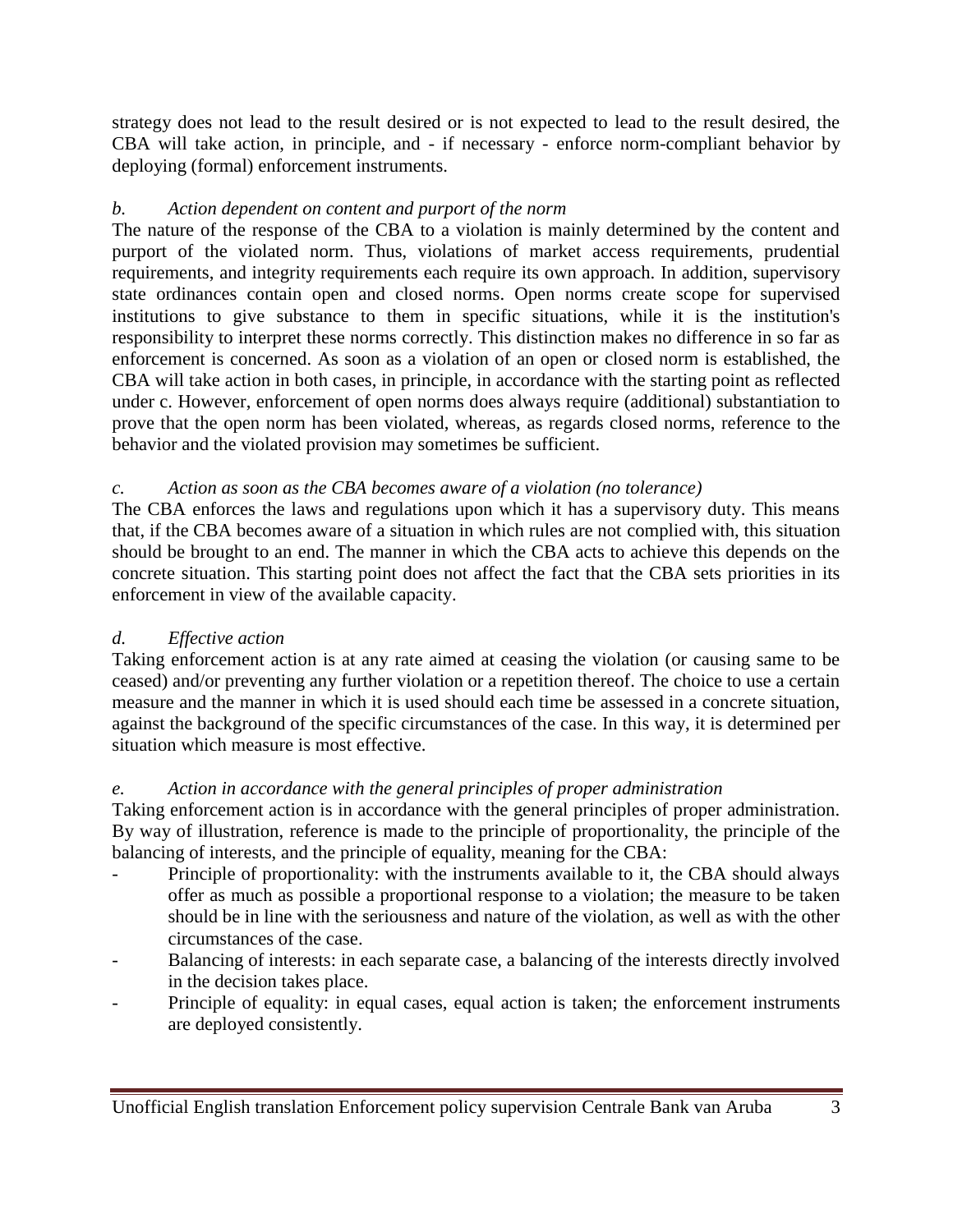# **5. Enforcement instruments**

#### **5.1 Deployment enforcement instruments**

The enforcement instruments that can be found in the supervisory state ordinances are:

- issuing a direction, whether or not accompanied by publication;
- imposing a penalty charge order, whether or not accompanied by publication;
- imposing an administrative fine, whether or not accompanied by publication;
- deciding that an auditor or actuary is no longer authorized to make the required statement with respect to a credit institution, an insurance company, a securities broker, an asset manager, an investment company, a holder of a stock exchange or a money transfer company;
- appointing a silent receiver for a credit institution, an insurance company, a securities broker, an asset manager, an investment company, a holder of a stock exchange or a company pension fund;
- requesting the judge to declare emergency regulations and to appoint one or more administrators for credit institutions and insurance companies c.q. in the case of company pension funds requesting the appointment of an administrator;
- revoking a license or cancelling the registration.

In addition, it is also possible to report a case to the Public Prosecution's Office, where there are grounds for doing so.

Not all instruments can only be deployed until after a violation has been established. Thus, for example, the CBA is authorized, in some circumstances, to issue a direction and to appoint a silent receiver for a credit institution, an insurer, a securities broker, an asset manager, an investment company, a holder of a stock exchange or a company pension fund if the CBA sees signs of a development that jeopardizes or could jeopardize the solvency and/or the liquidity of this institution.

# **5.2 De facto control and instructions**

Pursuant to articles 35a, paragraph 3, of the SOSCS; 16, paragraph 3, of the SOSIB; 4, paragraph 5 of the SDSIB; 23, paragraph 3, of the SOSMTC; 11, paragraph 3, of the SOSTSP, 99, paragraph 3 of the SOSSB and 37, paragraph 3, of the AML/CFT State Ordinance, violations can be committed by legal entities and natural persons. Within this framework, article 1:127, second and third paragraph, of the Criminal Code of Aruba applies mutatis mutandis.

# *Article 1:127 of the Criminal Code reads as follows:*

- *1. Criminal offenses can be committed by natural persons and legal entities.*
- *2. If a criminal offense is committed by a legal entity, criminal proceedings can be instituted, and the sanctions and measures provided for in the respective legislation, if they qualify for this, can be ordered*
	- *a. against this legal entity, or*
	- *b. against those who gave instructions for the act, as well as against those who actually controlled the prohibited act, or*
	- *c. against those mentioned under a and b together.*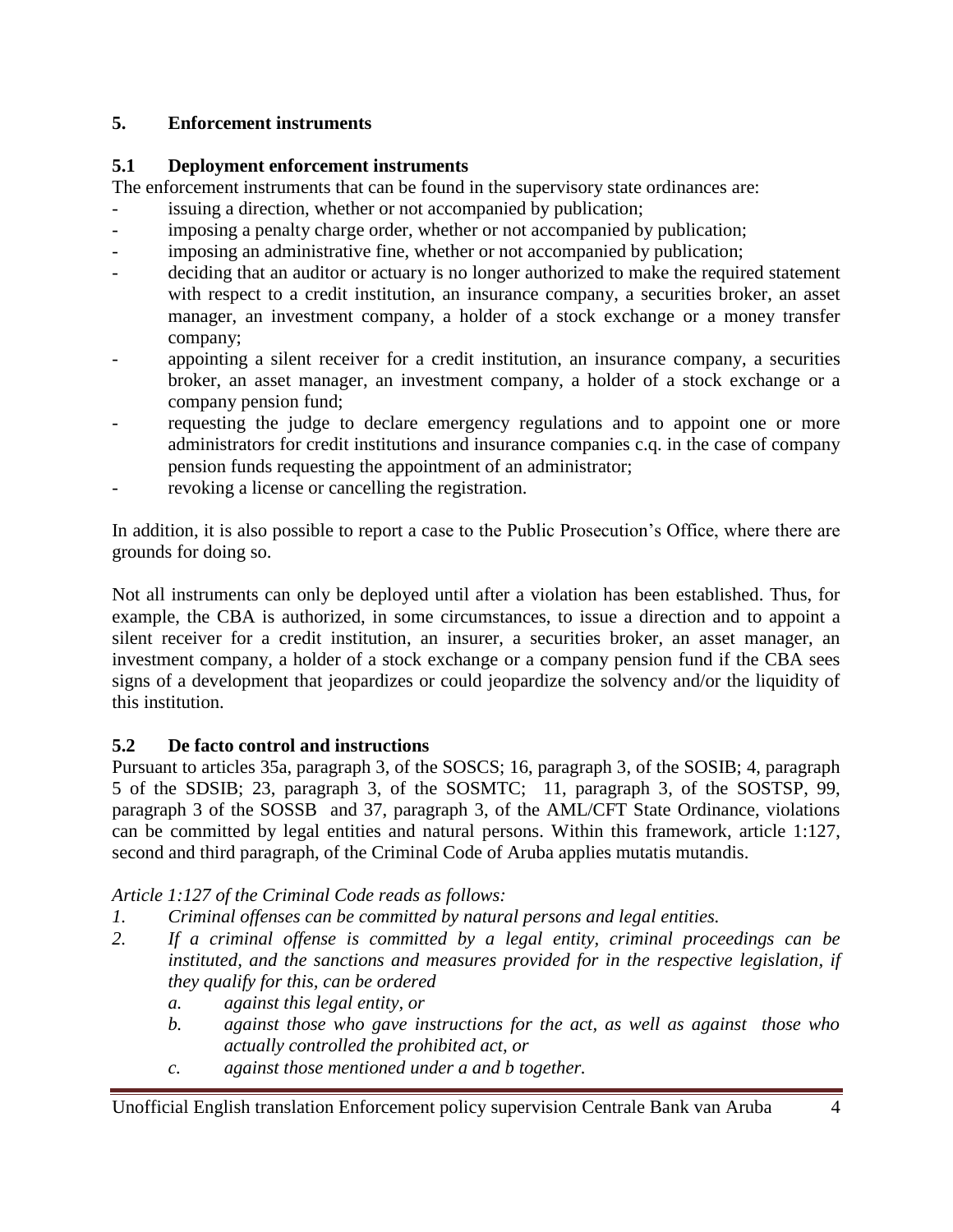*3. For the application of the first and second paragraph, a legal entity is considered equivalent to: the unincorporated company, the public company, the undisclosed partnership, the shipping company, and the special-purpose fund.* 

This means that a penalty charge order or an administrative fine cannot only be imposed on the party to which the violated provision applies, but, in some circumstances, also on the party giving the instructions and the de facto controller.

Whether there is question of de facto control or instructions depends on the circumstances of the case. The following starting points can be provided:

- The term 'de facto control' is broader than 'giving instructions'. It may be sufficient that the person concerned was aware of the violation and was in the position to intervene but failed to do so. Of course, the de facto controller can be the one that took the initiative. In this case, there is less difference with giving instructions. De facto controlling the violation or giving instructions for this are considered equally grave offenses, for that matter.
- The de factor controller does not have to be familiar with all details of the violation. Knowledge of the violation in a more general sense is sufficient. This means, for example, that the de facto controller does not have to know exactly where, when, and how the violation has been committed.
- A director of a N.V. (or V.B.A.) is not always the party giving the instructions or the de factor controller by definition. It concerns the party who actually gave instructions for or de facto controlled the prohibited act. This will often be a director, but not necessarily. It may also be someone who is subordinate to the management of the corporation but, in reality, exercised de facto control.
- Both the de facto controller/party giving the instructions and the legal entity may be fined for the same violation. If applicable, several de facto controllers/parties giving instructions may also be fined, whether or not in addition to the legal entity.

The Sanctions State Ordinance does not have a similar provision.

In the case of company pension funds, the CBA can impose an administrative fine or penalty charge order on the board of directors as a whole, or on the company pension fund.<sup>1</sup>

# **5.3 Assessment deployment of enforcement instruments**

# **5.3.1 General**

 $\overline{\phantom{a}}$ 

The assessment on which the deployment of enforcement instruments is based includes all relevant facts and interests to be balanced.

<sup>&</sup>lt;sup>1</sup> Article 26a, paragraph 2, of the SOCPS.

Unofficial English translation Enforcement policy supervision Centrale Bank van Aruba 5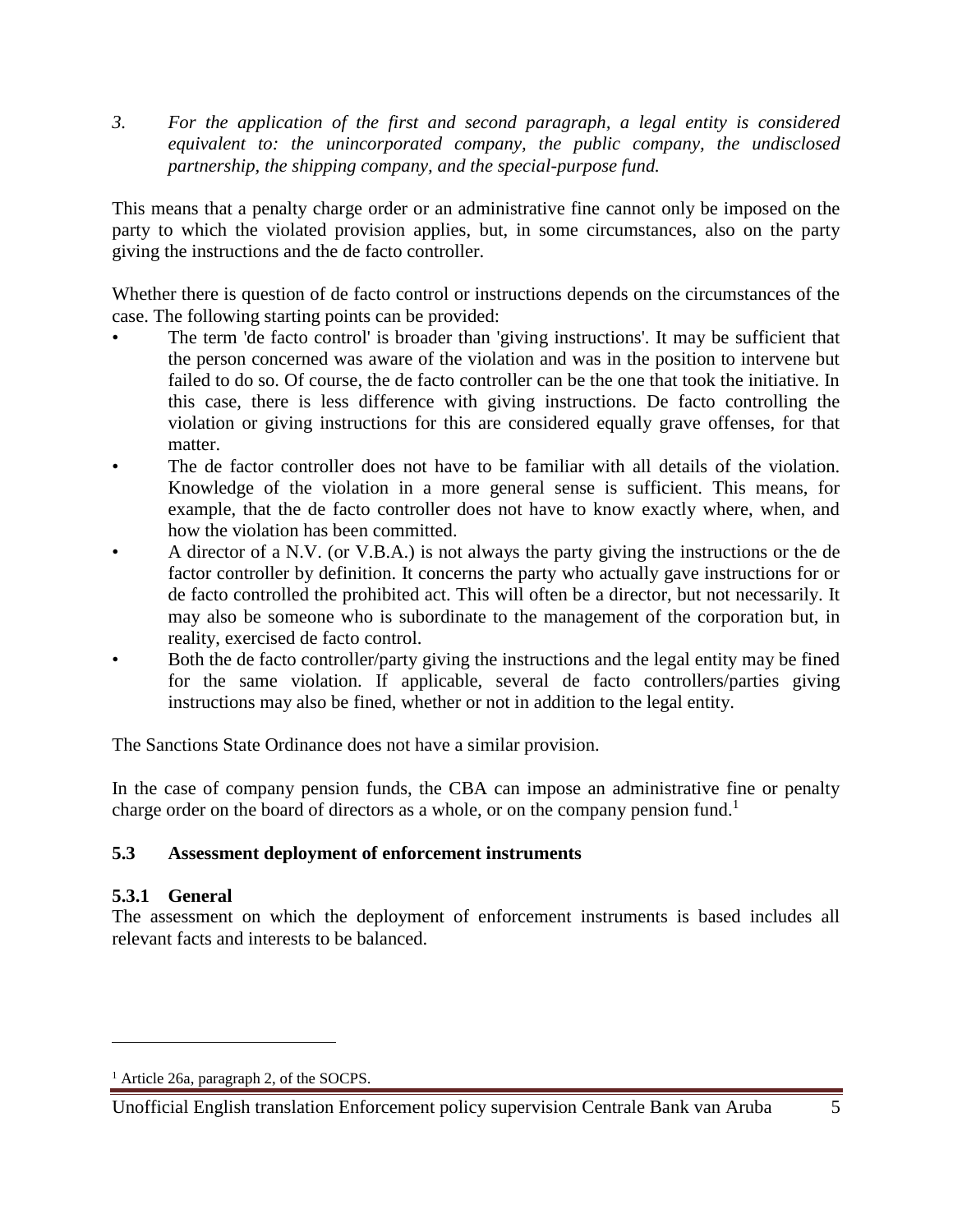When opting for deploying an enforcement measure in a concrete case, the CBA takes into account all relevant facts and circumstances, and it balances all interests involved. In doing so, the CBA will at any rate make the following assessments:

- which enforcement instruments can be used pursuant to the supervisory state ordinances;
- whether the deployment of informal and/or formal enforcement instruments is opportune;
- whether or not the punishment of the violator is opportune, in addition to imposing a remedial measure aimed at ending the violation and restoring compliance with the norm;
- whether or not criminal prosecution is opportune in addition to the deployment of a remedial measure or instead of the deployment of punitive measure by the CBA.

More specifically, this means that, if and in so far as applicable in the concrete case, the CBA includes *inter alia* the following in its assessment:

- the interests to be protected by the violated provision and the extent to which there is a violation of this provision;
- whether there is recidivism:
- what the supervisory history is;
- to what extent the violation is culpable;
- to what extent third parties have been prejudiced by the violation, and, if so, whether they have been compensated by the violator voluntarily;
- to what extent the violator benefited from the violation:
- whether the violator ended the violation voluntarily, and, if so, before or after the violator became aware of the investigation;
- whether the violator took adequate measures aimed at norm recovery and prevention of repetition of the violation at the moment that he became aware of the possible violation;
- what the duration of the violation has been;
- to what extent the violator cooperated with the investigation;
- what the financial capacity of the violator is;
- what the economic effect of the supervisory measure on the violator is;
- whether termination or prevention of repetition of the violation is necessary;
- whether a reversal of the violation is necessary or desirable;
- whether a special or general preventive effect is desirable;
- whether the violation has led to social unrest:
- whether the violation has led to market distortions;
- whether the confidence in the market has been prejudiced by the violation;
- whether the violator disposes of a license or entry in a register pursuant to a sectoral state ordinance;
- whether there also is question of offenses under general criminal law;
- whether the use of coercive measures under criminal law is necessary.

This enumeration of circumstances is neither comprehensive nor mandatory. This means that the enumeration is not exhaustive, and that the weighing of aforementioned circumstances may differ in each individual case.

# **5.3.2 Specifically as regards natural persons**

Unofficial English translation Enforcement policy supervision Centrale Bank van Aruba 6